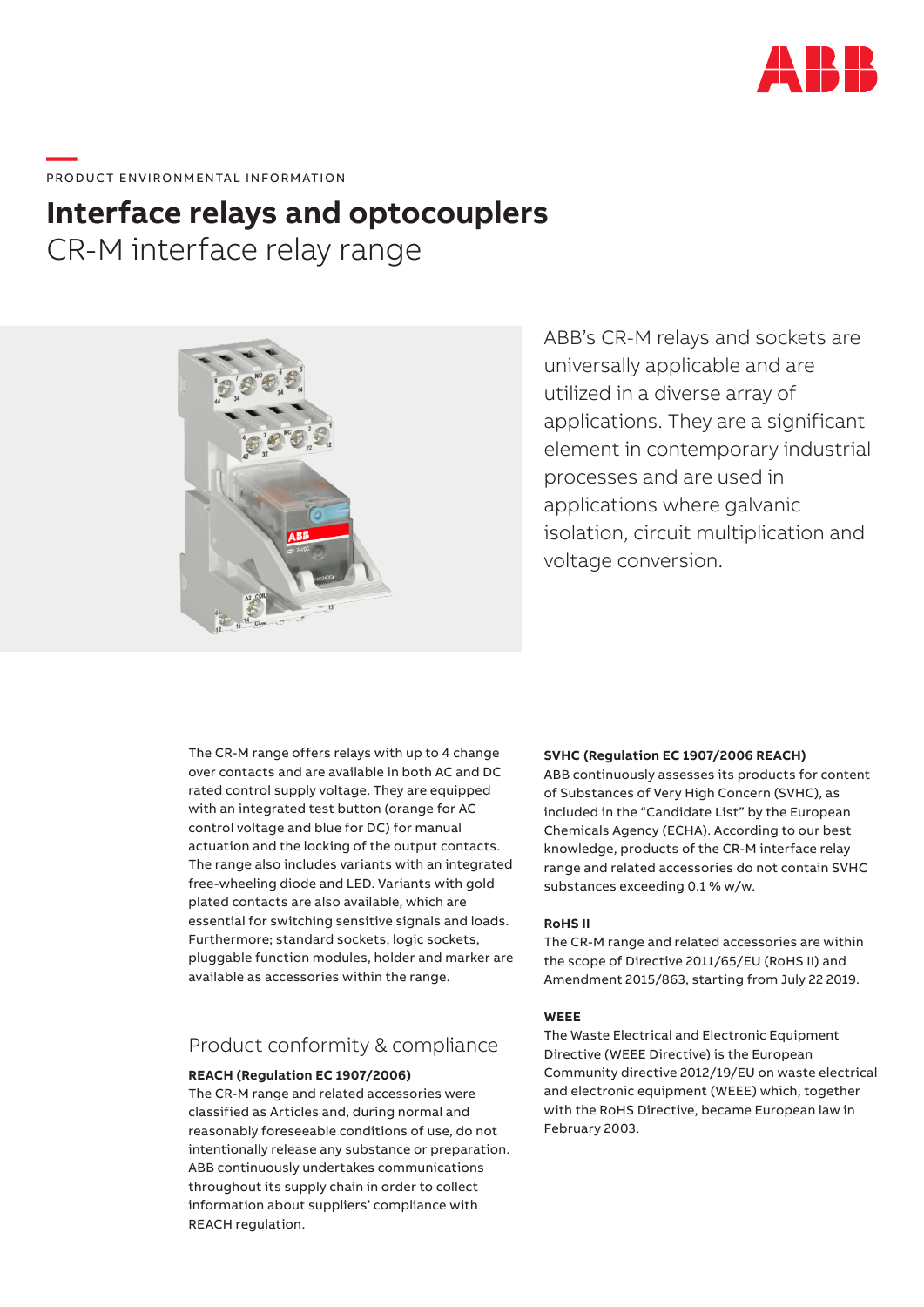#### **Product safety**

Compliance with essential health and safety requirements has been assured by compliance with the applicable product and safety standards. The validation according to the product and safety standards is carried out by third party tests laboratory (STIEE / TL030) in respect of the EN ISO/IEC 17025 European standard, according to IECEE CB scheme. CB certificate has been issued.

ABB 's relays comply with national and international standards, proving their high quality and reliability whilst ensuring their safe use.

#### Material declaration

This section outlines the material composition of a combinations of two representative products i.e. CR-M230AC4L relay and CR-M4SS socket of the CR-M range. The CR-M230AC4L relay operates with a 230 V AC rated control supply voltage and has a 4 c/o (SPDT) output with contacts rated at 250 V / 6 A.

The charts below show the constituents of CR-M230AC4L with 4 c/o contacts. The constituent materials are distributed as follows.

#### **CR-M230AC4L**

**The total weight of the product is 30.12 gr.**



#### **Material % wt 1** PBT 18.2 % **2** PC 8.6 % **3** POM 1.0 % **<sup>4</sup>** Other plastics (PVC,PYE, Polyester) 0.4 % **Rfe Steel 40.1 % 6** Copper 16.1 % **7** Copper alloys 12.2 % **8** Other metals 1.2 % **9** Steel 1.0 % **10** Silver 0.4 % **11** Aluminum 0.2 % **12** Others 0.6% TOTAL 100.0 %

#### Standards:

- EN/IEC 61810-1:2015
- EN/IEC 50581: 2012

#### Directives:

- Low Voltage Directive no. 2014/35/EU
- RoHS 2011/65/EU include 2015/863/EU

This relay has an integrated LED and orange test button. The CR-M4SS standard socket has screw connection terminals and is compatible with the aforementioned CR-M230AC4L relay. Pluggable function modules, jumper bars, holders and markers are available as accessories within the CR-M range.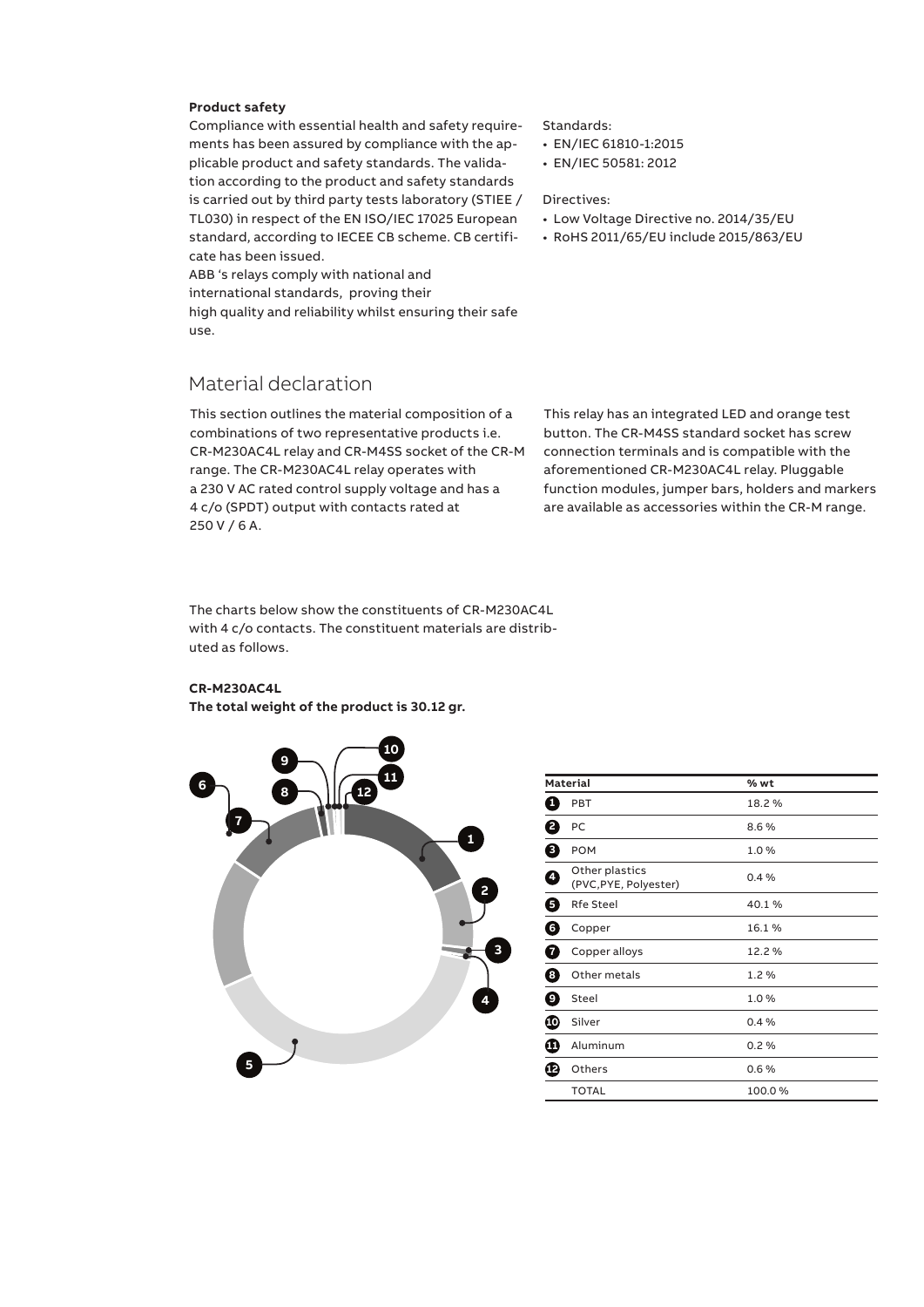The charts below show the constituents of CR-M4SS Socket suitable for CR-M relays with 2 c/o and 4 c/o contacts. The constituent materials are distributed as follows.

#### **CR-M4SS**

**The total weight of the product is 64 gr.**



| <b>Material</b> |                  | % wt    |  |
|-----------------|------------------|---------|--|
| Œ               | PA6 plastic      | 59.1 %  |  |
| Ø               | Low carbon steel | 29.7%   |  |
| (3              | Copper alloys    | 10.9%   |  |
| 64              | Stainless steel  | $0.3\%$ |  |
|                 | <b>TOTAL</b>     | 100.0%  |  |
|                 |                  |         |  |

### Packaging

The charts below provide information for each packaging material used. The cardbox and the paper used for the product material are made of recycled fibers and are 100 % recyclables. The polymer films used are marked with the proper identification code and are recyclable.

#### **CR-M230AC4L**

**Packaging material composition: total weight = 21.093 gr. for a package of 10 relays**



| <b>Material</b> |         | %     |
|-----------------|---------|-------|
| a               | Cardbox | 96%   |
| 8               | Paper   | $4\%$ |
|                 | TOTAL   | 100 % |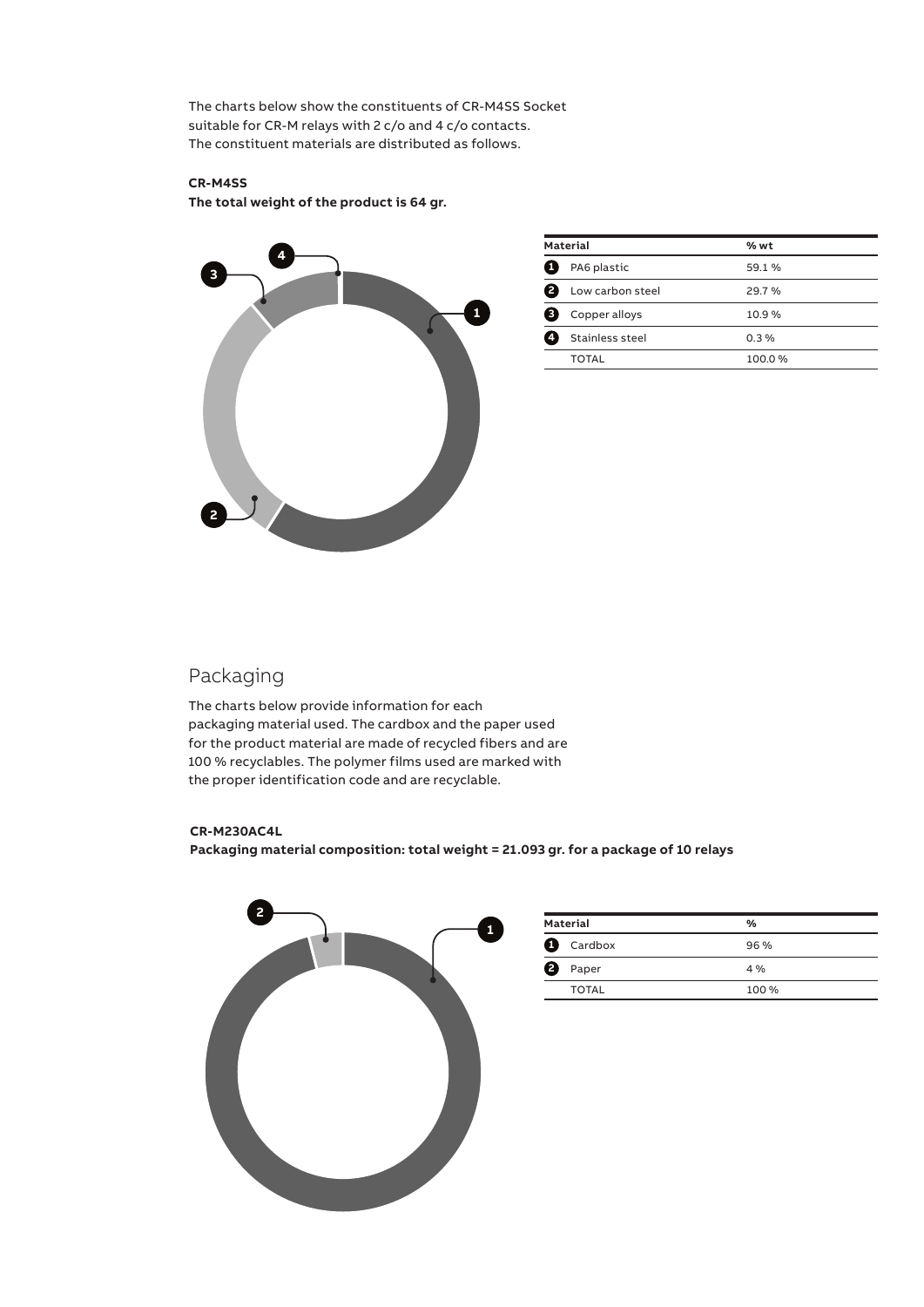#### **CR-M4SS Packaging material composition: total weight = 36.5 gr. for a package of 10 sockets**



| <b>Material</b> |                         | $\frac{0}{0}$ |
|-----------------|-------------------------|---------------|
|                 | Corrugated paper        | 97.2%         |
|                 | Chinese coated paper    | 21%           |
| з               | 70G double gummed paper | 06%           |
|                 | <b>TOTAL</b>            | 100 %         |

### Product use

# $\sqrt{2}$

#### **Energy**

Power losses for CR-M230AC4L and CR-M4SS are indicated in the following table.

| <b>Type</b> | <b>Power loss</b><br>(W) |
|-------------|--------------------------|
| CR-M230AC4L | 1.36                     |
| CR-M4SS     | 0 <sup>1</sup>           |

1 CR-M4SS socket does not contain any resistive components